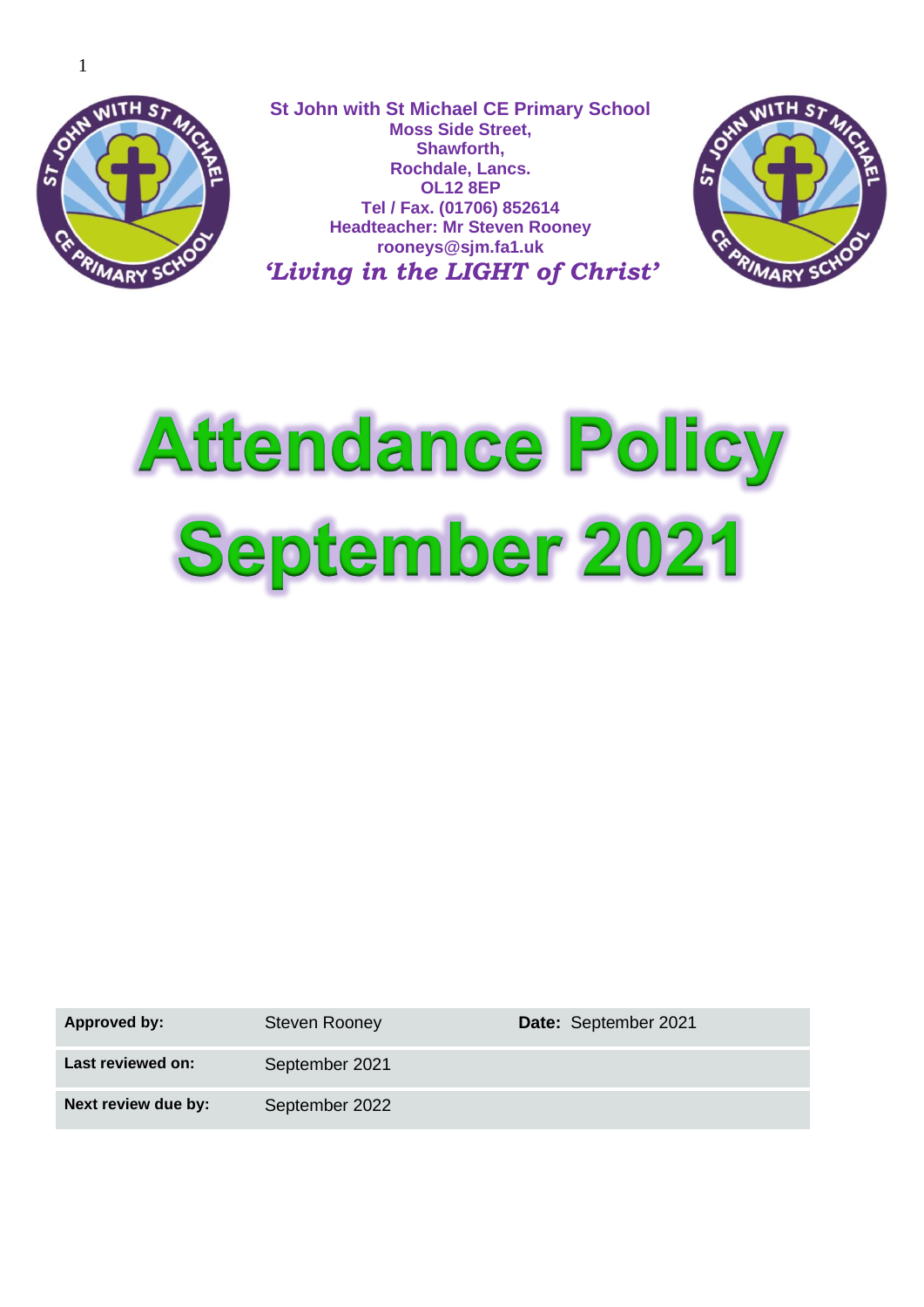#### **Contents**

#### <span id="page-1-0"></span>**1. Aims**

We are committed to meeting our obligations with regards to school attendance by:

Promoting good attendance and reducing absence, including persistent absence

Ensuring every pupil has access to full-time education to which they are entitled

Acting early to address patterns of absence

We will also support parents to perform their legal duty to ensure their children of compulsory school age attend regularly, and will promote and support punctuality in attending lessons.

#### <span id="page-1-1"></span>**2. Legislation and guidance**

This policy meets the requirements of the [school attendance guidance](https://www.gov.uk/government/publications/school-attendance) from the Department for Education (DfE), and refers to the DfE's statutory guidance on [school attendance parental responsibility measures.](https://www.gov.uk/government/publications/parental-responsibility-measures-for-behaviour-and-attendance) These documents are drawn from the following legislation setting out the legal powers and duties that govern school attendance:

- Part 6 o[f The Education Act 1996](https://www.legislation.gov.uk/ukpga/1996/56/part/VI/chapter/II)
- Part 3 o[f The Education Act 2002](http://www.legislation.gov.uk/ukpga/2002/32/part/3/chapter/3)
- Part 7 o[f The Education and Inspections Act 2006](http://www.legislation.gov.uk/ukpga/2006/40/part/7/chapter/2/crossheading/school-attendance)
- [The Education \(Pupil Registration\) \(England\) Regulations 2006](http://www.legislation.gov.uk/uksi/2006/1751/contents/made) (and [2010,](https://www.legislation.gov.uk/uksi/2010/1725/regulation/2/made) [2011,](https://www.legislation.gov.uk/uksi/2011/1625/made) [2013,](https://www.legislation.gov.uk/uksi/2013/756/made) [2016](https://www.legislation.gov.uk/uksi/2016/792/made/data.html) amendments)
- [The Education \(Penalty Notices\) \(England\) \(Amendment\) Regulations 2013](https://www.legislation.gov.uk/uksi/2013/757/regulation/2/made)

<span id="page-1-2"></span>This policy also refers to the DfE's guidance on the [school census,](https://www.gov.uk/guidance/complete-the-school-census) which explains the persistent absence threshold.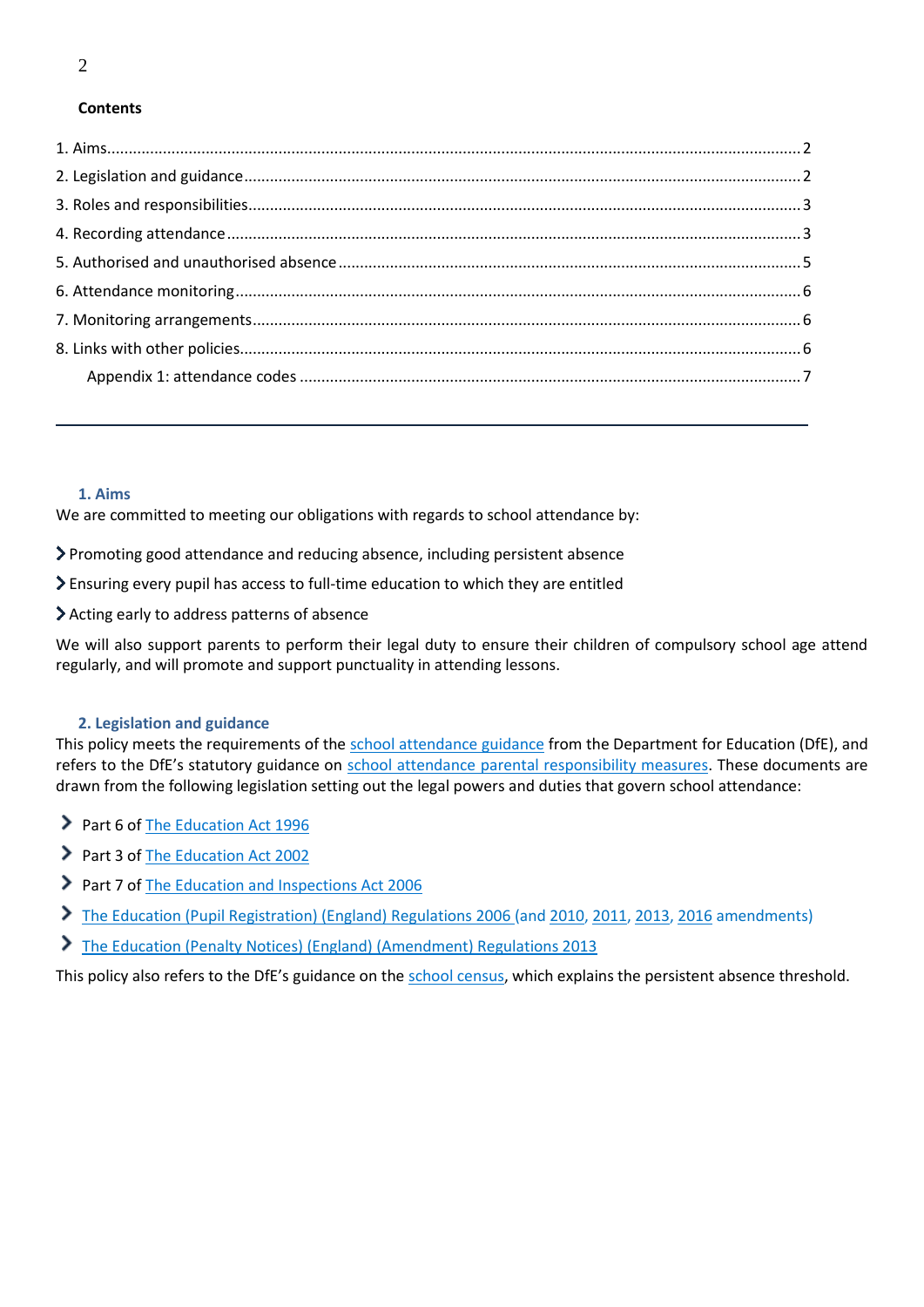### **3. Roles and responsibilities**

#### **3.1 The governing board**

The governing board is responsible for monitoring attendance figures for the whole school on at least a termly basis. It also holds the headteacher to account for the implementation of this policy.

#### **3.2 The headteacher**

The headteacher is responsible for:

- $\sum$  Implementation of this policy at the school
- Monitoring school-level absence data and reporting it to governors
- Supporting staff with monitoring the attendance of individual pupils
- $\blacktriangleright$  Issuing fixed-penalty notices, where necessary

#### **3.3 The attendance officer**

The school attendance officer:

- Monitors attendance data across the school and at an individual pupil level
- Reports concerns about attendance to the headteacher
- Works with education welfare officers to tackle persistent absence
- Arranges calls and meetings with parents to discuss attendance issues
- Advises the headteacher when to issue fixed-penalty notices

#### **3.4 Class teachers**

Class teachers are responsible for recording attendance on a daily basis, using the correct codes, and submitting this information to the school office.

## **3.5 School office staff**

School office staff are expected to take calls from parents about absence and record it on the school system.

#### <span id="page-2-0"></span>**4. Recording attendance**

#### **4.1 Attendance register**

We will keep an attendance register, and place all pupils onto this register.

We will take our attendance register at the start of the first session of each school day and once during the second session. It will mark whether every pupil is:

- Present
- Attending an approved off-site educational activity
- Absent
- Unable to attend due to exceptional circumstances

Any amendment to the attendance register will include:

- The original entry
- The amended entry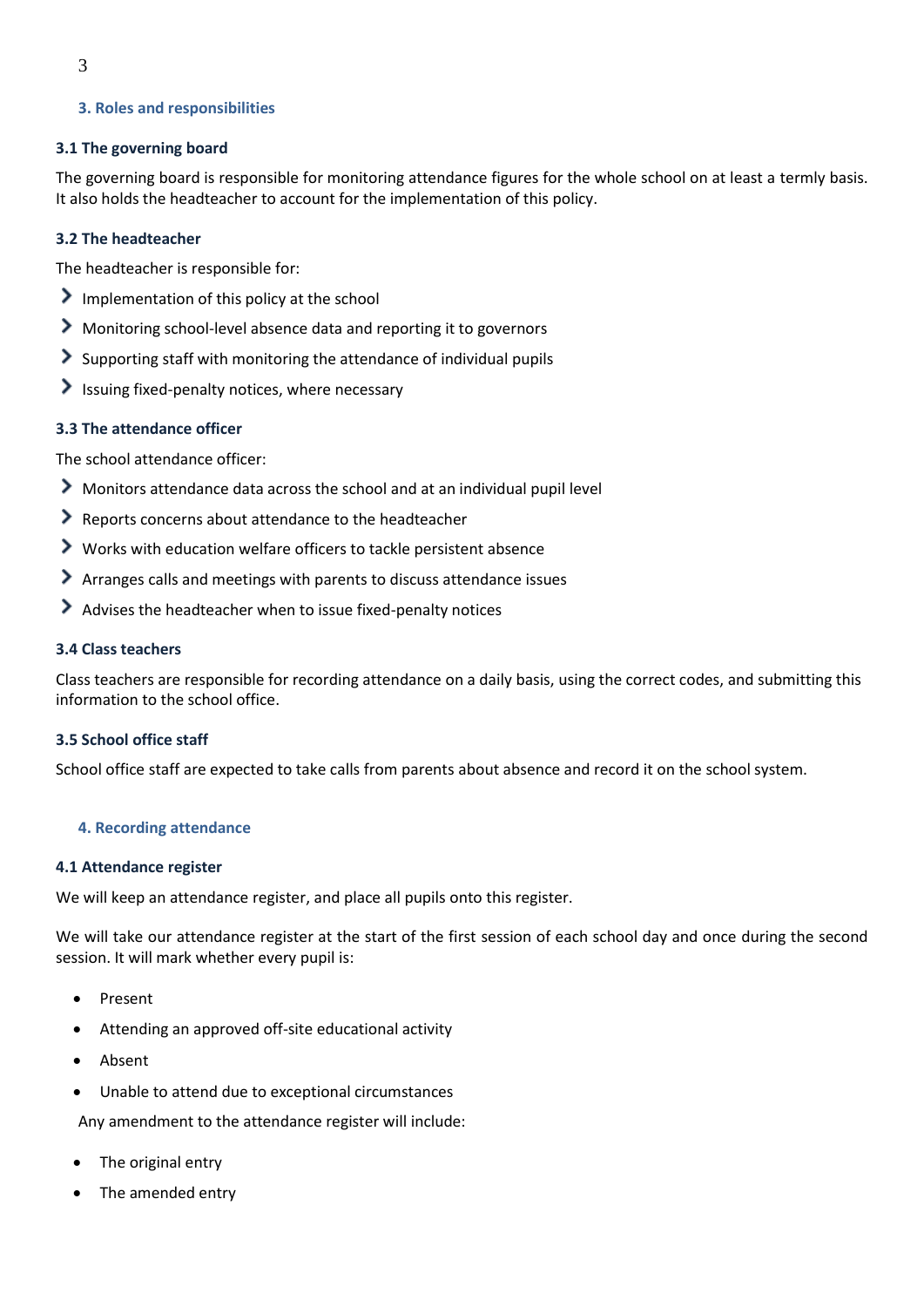- 4
- The reason for the amendment
- The date on which the amendment was made
- The name and position of the person who made the amendment

See appendix 1 for the DfE attendance codes.

We will keep every entry on the attendance register for 3 years after the date on which the entry was made.

Pupils must arrive in school by 8:45am on each school day.

The register for the first session will be taken at 8:45am and will be kept open until 8:55am. The register for the second session will be taken at 1:00pm or 1:15pm.

#### **4.2 Unplanned absence**

The pupil's parent/carer must notify the school on the first day of an unplanned absence by 8:30am, or as soon as practically possible (see also section 7).

We will mark absence due to illness as authorised, unless the school has a genuine concern about the authenticity of the illness.

If the authenticity of the illness is in doubt, the school may ask the pupil's parent/carer to provide medical evidence, such as a doctor's note, prescription, appointment card or other appropriate form of evidence. We will not ask for medical evidence unnecessarily.

If the school is not satisfied about the authenticity of the illness, the absence will be recorded as unauthorised and parents/carers will be notified of this in advance.

#### **4.3 Planned absence**

Attending a medical or dental appointment will be counted as authorised as long as the pupil's parent/carer notifies the school in advance of the appointment.

However, we encourage parents/carers to make medical and dental appointments out of school hours where possible. Where this is not possible, the pupil should be out of school for the minimum amount of time necessary.

The pupil's parent/carer must also apply for other types of term-time absence as far in advance as possible of the requested absence. Go to section 5 to find out which term-time absences the school can authorise.

Appointment letters or cards must be present in order for these absences to be authorised.

#### **4.4 Lateness and punctuality**

A pupil who arrives late:

 $\geq$  Before the register has closed will be marked as late, using the appropriate code

 $\blacktriangleright$  After the register has closed will be marked as absent, using the appropriate code

If a pupil is regularly late, it may be appropriate for the headteacher to arrange a meeting with the parent/carer to address the reasons for the lateness and to discuss solutions.

If the lateness does not improve it will be appropriate to arrange an Early Help assessment to see what support can be provided to improve the lateness.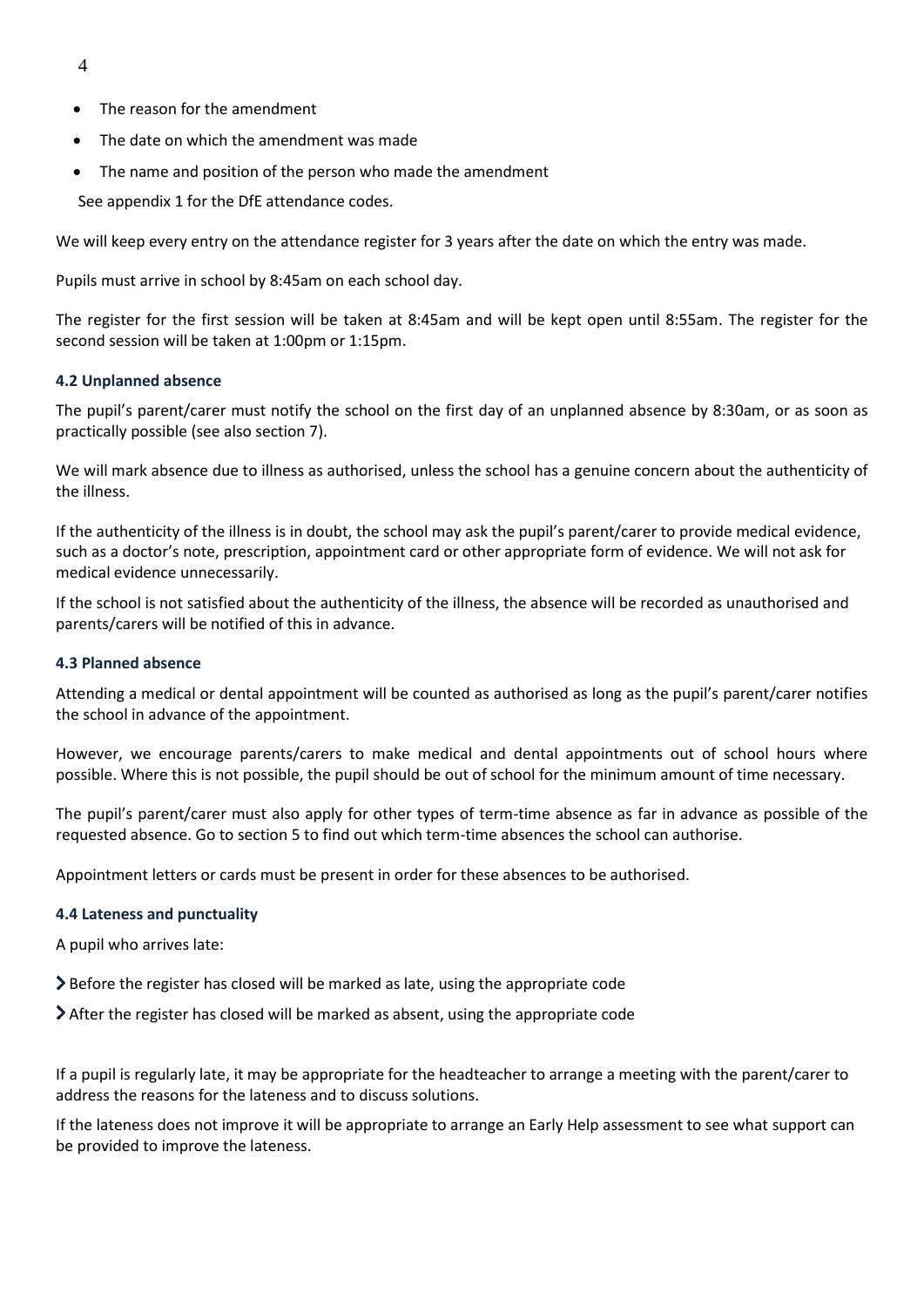#### **4.5 Following up absence**

Where any child we expect to attend school does not attend, or stops attending, the school will:

- Follow up on their absence with their parent/carer to ascertain the reason, by sending a text asking the parent/carer to ring school immediately to explain their child's absence. If there is no response, school will then ring and email the parent/carer.
- Ensure proper safeguarding action is taken where necessary. If the pupil is absent from school the next day, with no communication from the parent/carer, school will complete a welfare visit to the pupil's home. If there is no answer or explanation, school will inform children's services and the police. School will request that the police conduct a welfare check to ascertain that the pupil is safe and well.
- I dentify whether the absence is approved or not
- I dentify the correct attendance code to use

#### **4.6 Reporting to parents**

Parents will be provided with their child's attendance figures in the child's end of year report, unless there are any attendance issues prior to this.

#### <span id="page-4-0"></span>**5. Authorised and unauthorised absence**

#### **5.1 Approval for term-time absence**

The headteacher will only grant a leave of absence to pupils during term time if they consider there to be 'exceptional circumstances'. A leave of absence is granted at the headteacher's discretion.

The school considers each application for term-time absence individually, taking into account the specific facts, circumstances and relevant context behind the request.

Valid reasons for **authorised absence** include:

- Illness and medical/dental appointments (see sections 4.2 and 4.3 for more detail)
- Religious observance where the day is exclusively set apart for religious observance by the religious body to which the pupil's parents belong. If necessary, the school will seek advice from the parents' religious body to confirm whether the day is set apart
- Traveller pupils travelling for occupational purposes this covers Roma, English and Welsh Gypsies, Irish and Scottish Travellers, Showmen (fairground people) and Circus people, Bargees (occupational boat dwellers) and New Travellers. Absence may be authorised only when a Traveller family is known to be travelling for occupational purposes and has agreed this with the school but it is not known whether the pupil is attending educational provision
- Holidays during term time will not be authorised.

#### **5.2 Reducing persistent absence**

The headteacher will send letters to families with persistent absentees. Where necessary, the headteacher will arrange meetings with the parents/carers in order to address the issue and to action plan solutions to improve the pupil's attendance.

#### **5.3 Legal sanctions**

The school or local authority can fine parents for the unauthorised absence of their child from school, where the child is of compulsory school age.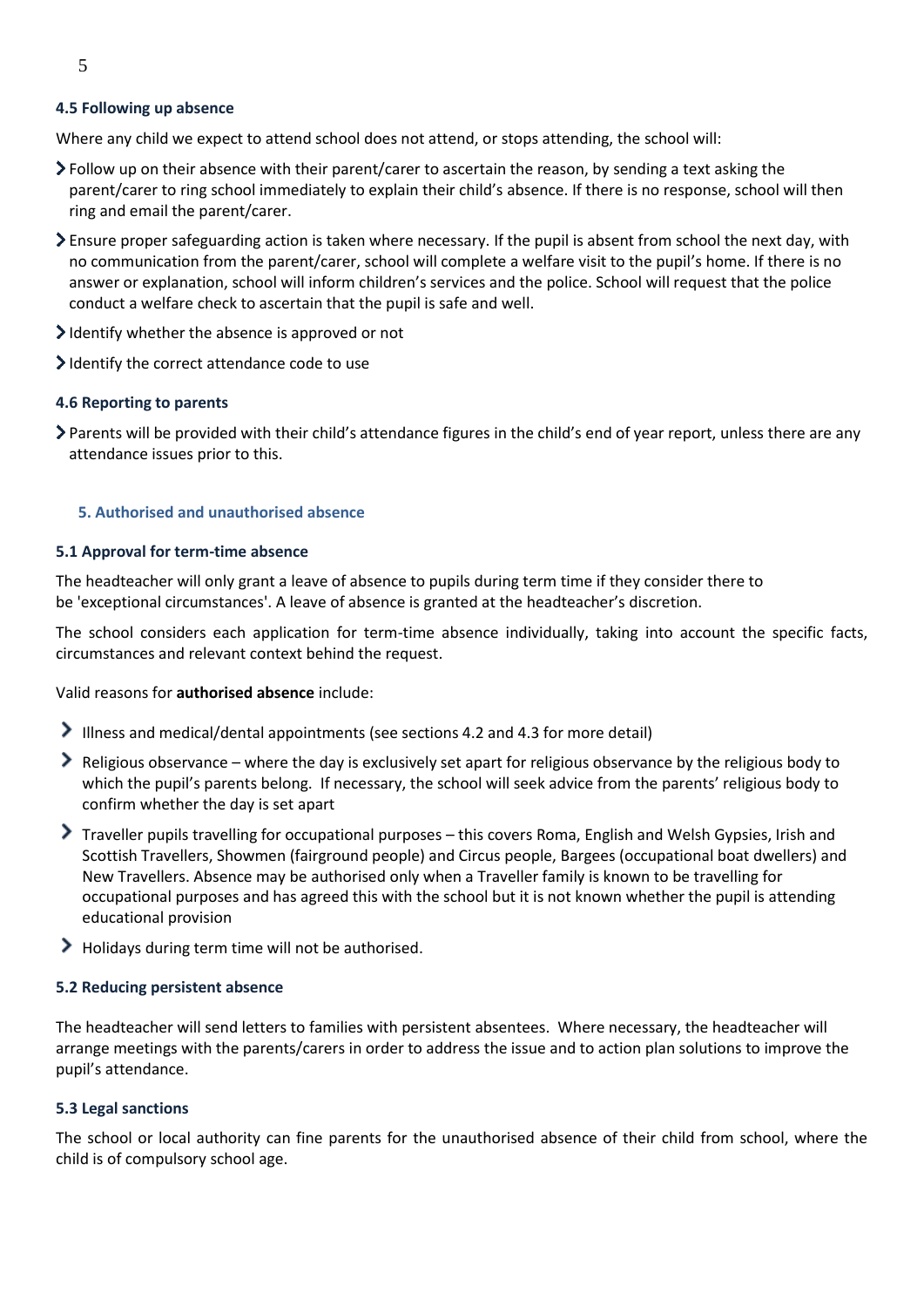If issued with a fine, or penalty notice, each parent must pay £60 within 21 days or £120 within 28 days. The payment must be made directly to the local authority.

Penalty notices can be issued by a headteacher, local authority officer or the police.

The decision on whether or not to issue a penalty notice may take into account:

- The number of unauthorised absences occurring within a rolling academic year
- One-off instances of irregular attendance, such as holidays taken in term time
- Where an excluded pupil is found in a public place during school hours without a justifiable reason

If the payment has not been made after 28 days, the local authority can decide whether to prosecute or withdraw the notice.

#### <span id="page-5-0"></span>**6. Attendance monitoring**

The attendance officer at our school monitors pupil absence on a daily basis.

A pupil's parent/carer is expected to call the school in the morning if their child is going to be absent due to ill health (see section 4.2).

If a pupil's absence goes above 10 days, the school will contact the parent/carer of the pupil to discuss the reasons for this.

If a pupil's absence continues to rise after contacting their parent/carer, we will consider involving an education welfare officer.

The persistent absence threshold is 10%. If a pupil's individual overall absence rate is greater than or equal to 10%, the pupil will be classified as a persistent absentee.

Pupil-level absence data will be collected each term and published at national and local authority level through the DfE's school absence national statistics releases. The underlying school-level absence data is published alongside the national statistics. The school will compare attendance data to the national average, and share this with the governing board.

#### <span id="page-5-1"></span>**7. Monitoring arrangements**

This policy will be reviewed as guidance from the local authority or DfE is updated, and as a minimum, on an annual basis by the headteacher. At every review, the policy will be approved by the full governing board.

#### <span id="page-5-2"></span>**8. Links with other policies**

This policy links to the following policies:

- > Child protection and safeguarding policy
- $\blacktriangleright$  Behaviour policy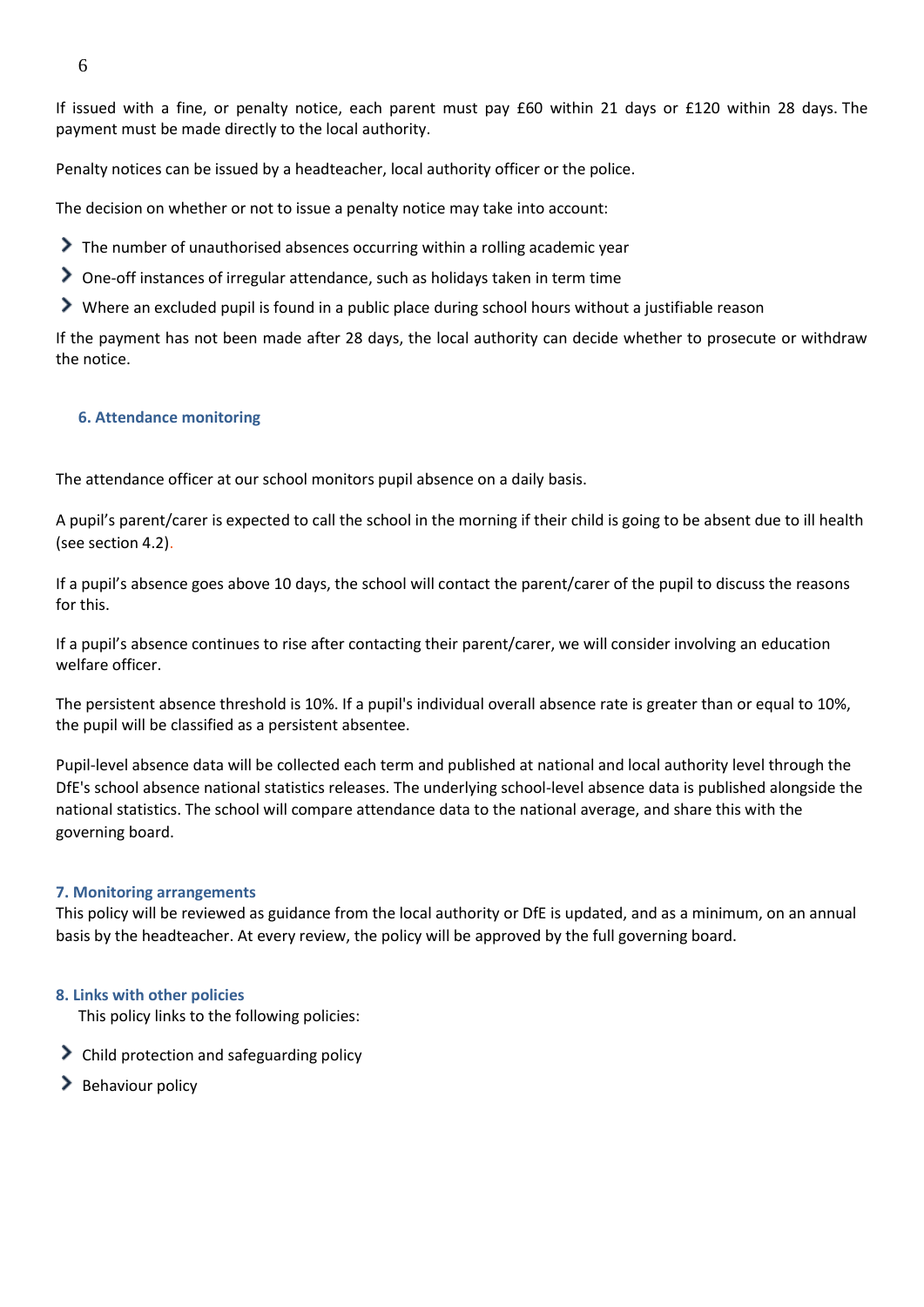## <span id="page-6-0"></span>**Appendix 1: attendance codes**

The following codes are taken from the DfE's guidance on school attendance.

| Code         | <b>Definition</b>             | <b>Scenario</b>                                                                    |
|--------------|-------------------------------|------------------------------------------------------------------------------------|
| $\prime$     | Present (am)                  | Pupil is present at morning registration                                           |
| V            | Present (pm)                  | Pupil is present at afternoon registration                                         |
| L            | Late arrival                  | Pupil arrives late before register has closed                                      |
| B            | Off-site educational activity | Pupil is at a supervised off-site educational<br>activity approved by the school   |
| D            | Dual registered               | Pupil is attending a session at another setting<br>where they are also registered  |
|              | Interview                     | Pupil has an interview with a prospective<br>employer/educational establishment    |
| P            | Sporting activity             | Pupil is participating in a supervised sporting<br>activity approved by the school |
| $\mathsf{v}$ | Educational trip or visit     | Pupil is on an educational visit/trip organised, or<br>approved, by the school     |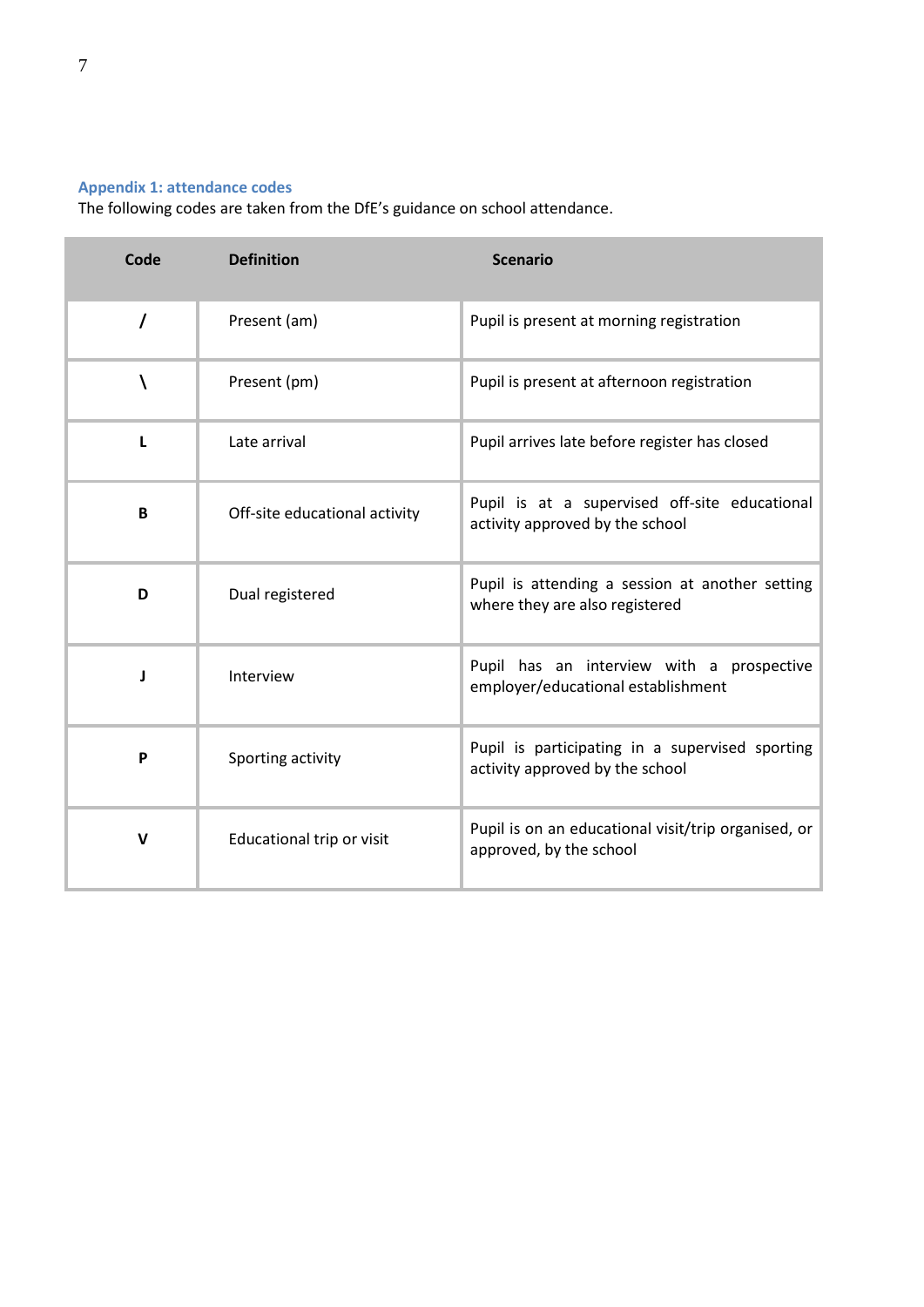| Code                        | <b>Definition</b>                 | <b>Scenario</b>                                                                                                                                                                                               |  |  |
|-----------------------------|-----------------------------------|---------------------------------------------------------------------------------------------------------------------------------------------------------------------------------------------------------------|--|--|
| <b>Authorised absence</b>   |                                   |                                                                                                                                                                                                               |  |  |
| C                           | Authorised leave of absence       | Pupil has been granted a leave of absence due to<br>exceptional circumstances                                                                                                                                 |  |  |
| E                           | Excluded                          | Pupil has been excluded but no alternative<br>provision has been made                                                                                                                                         |  |  |
| ı                           | Illness                           | School has been notified that a pupil will be<br>absent due to illness                                                                                                                                        |  |  |
| M                           | Medical/dental appointment        | Pupil is at a medical or dental appointment                                                                                                                                                                   |  |  |
| R                           | Religious observance              | Pupil is taking part in a day of religious<br>observance                                                                                                                                                      |  |  |
| $\mathbf T$                 | Gypsy, Roma and Traveller absence | Pupil from a Traveller community is travelling, as<br>agreed with the school                                                                                                                                  |  |  |
| <b>Unauthorised absence</b> |                                   |                                                                                                                                                                                                               |  |  |
| G                           | Unauthorised holiday              | Pupil is on a holiday that was not approved by<br>the school                                                                                                                                                  |  |  |
| N                           | Reason not provided               | Pupil is absent for an unknown reason (this code<br>should be amended when the reason emerges,<br>or replaced with code O if no reason for absence<br>has been provided after a reasonable amount of<br>time) |  |  |
| O                           | Unauthorised absence              | School is not satisfied with reason for pupil's<br>absence                                                                                                                                                    |  |  |
| $\mathsf U$                 | Arrival after registration        | Pupil arrived at school after the register closed                                                                                                                                                             |  |  |